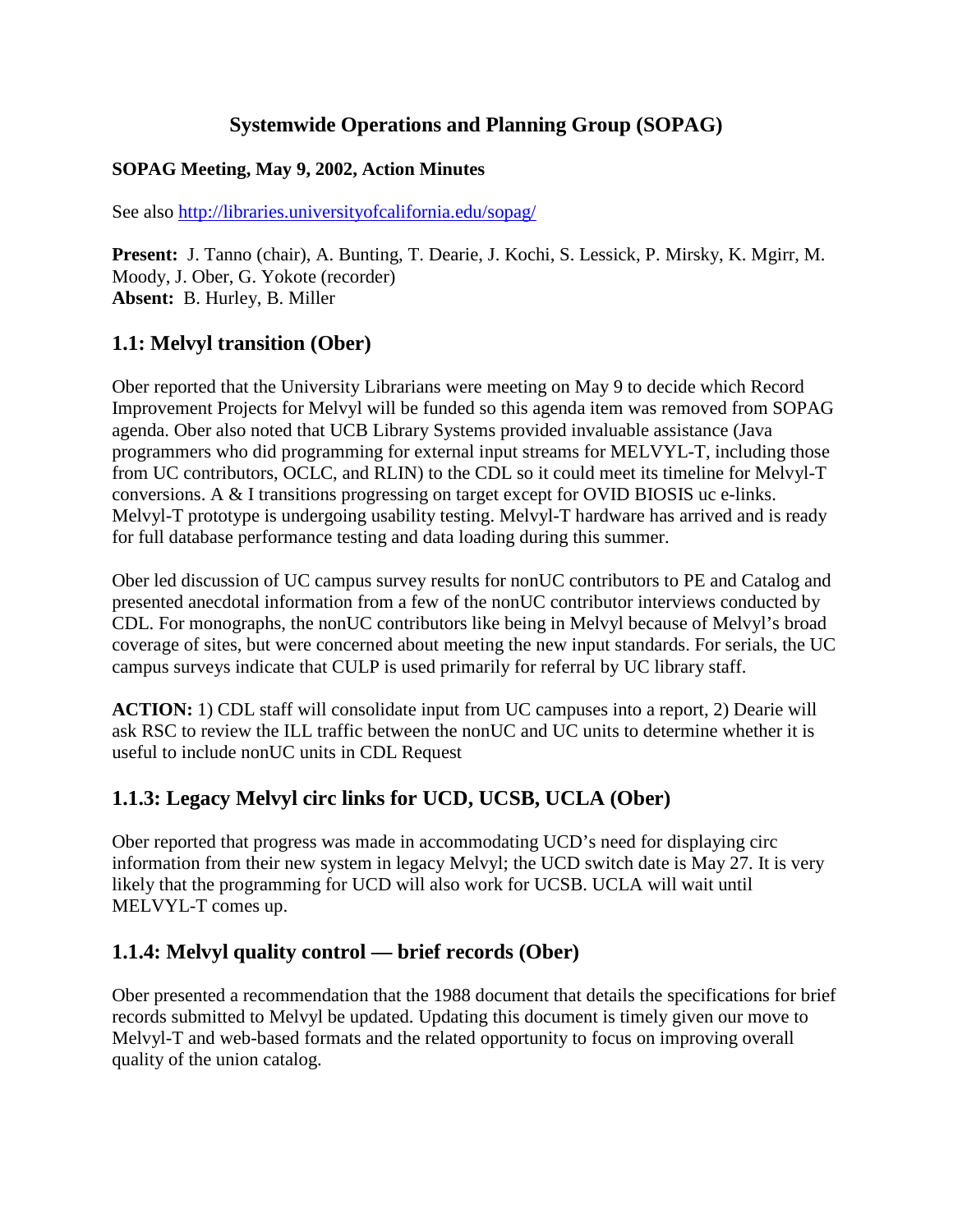**ACTION:** Tanno will charge HOTS to revise the standard for Melvyl record minimum content to replace the 1988 document. HOTS wil be asked to consult with HOPS and RSC during the revision process because of the public service implications (e.g. display and CDL Request. Projected timeline for completion is 60 days to draft standard plus an additional 30 days to gather feedback from stakeholders.

## **1.1.5: Melvyl quality control — single vs multi record treatments for electronic resources (Ober)**

UCSD Shared Cataloging Program staff would like guidance before supplying cataloging records in a single bibliographic record format or in a multi-record format to campuses for electronic resources since cataloging practices associated with electronic resources at campuses can vary.

**ACTION:** Tanno will ask the chairs of HOTS, HOPS, and RSC to form a task force that recommends how to handle catalog records for electronic resources including conducting a survey of existing campus practices, presenting pros & cons for each option (single and multi record treatments), and considering the implications of national trends/standards. Before task force is convened, potential membership of the new task force is vetted by SOPAG.

# **1.2: Shared Cataloging Program (Tanno, Lessick)**

Tanno reviewed April 17, 2002 document regarding the Shared Cataloging Program. SOPAG endorsed a proposal to support UCSD development necessary to distribute shared cataloging records directly to each campus. The recommendation to drop the CDL location for Melvyl-T should be reviewed by the Melvyl Users Council before a final decision is made.

Lessick presented background on organizational structure for the Shared Cataloging Program since she was asked about the decision-making process for the program by some HOTS members. SOPAG discussed the practices used by "all campus groups" when appointing task force members and sharing minutes/documents and determined a more uniform approach was needed. In addition, SOPAG identified the following "policy" and practice that it will use for "all campus groups."

**Policy:** When "all campus group" or its subsidary appoints a task force, study group, etc. names of potential members should be sent to SOPAG for approval. If the task force is a "representative" group (each campus has a member), the candidate name is sent to the appropriate campus SOPAG member. If the task force is a "nonrepresentative" group (members chosen for their expertise or experience), the candidate names are sent to SOPAG for review by entire body. This policy is used for both initial appointments and replacement appointments to task forces.

**Practice:** All SOPAG, and UL groups will have a web presence on the SOPAG web site that contains charges, membership, and minutes at a minimum. Links should be maintained from the SOPAG website to CDL pages listing CDL groups and vice versa. **ACTION:** Followup by SOPAG needed includes: 1) Bunting distributing "all campus group" template to SOPAG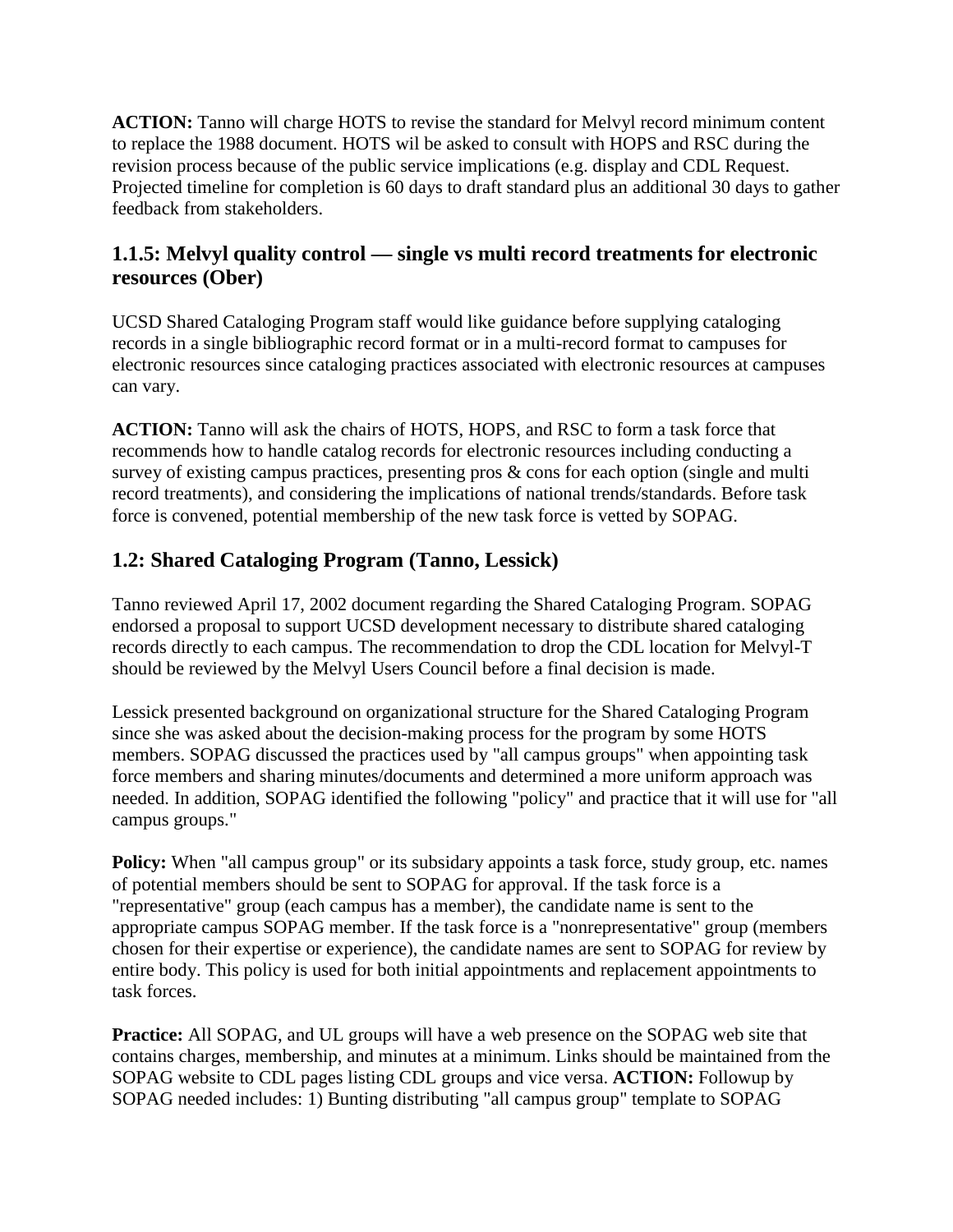members, 2) Moody and Ober creating an "official" list of SOPAG and CDL group memberships and including reporting relationships for the groups, 3) SOPAG reviews SOPAG web site to determine what content and links are missing

**ACTION:** Tanno forwards policy and practice statements to all campus groups.

# **1.3: Web document delivery (Ober, Dearie)**

UCSB will be included in phase 2 of the CBS implementation. UCD is the only campus in the last phase. New VDX version slated for September, 2002.

# **1.4: CDL directory short-term development (Ober)**

No UC campus volunteered to participate in the batch loading development. Thus, the short-term development for the CDL directory will not be pursued and no further development work, such as searching or display features, will be undertaken for the CDL directory. The UCSD shared cataloging records will continue to update the directory, which will remain in its current form for the time being.

**ACTION:** Tanno reports back to Access Integration Task Force that phase 1 (short-term development of CDL Directory) was identified as not feasible after CDL review since no UC campus wished to participate and that phase 2 is still under discussion. Note that recommendation 6 of task force report cannot be done until there is a framework for phase 2.

# **2.0 Task Force on Digital Visual Resources (Tanno)**

SOPAG approved the charge with modifications and the task force nominees (H. Batchelor, UCLA; C. Bunting, UCSC; L. Abrams, UCSD; L. Farley, CDL; K. Wayne, UCB). Additions to the membership section of the charge include: 1) consult with appropriate UC technical individuals, 2) appoint liaisons to nonrepresentative campuses so that input and feedback can be obtained, 3) add UCIA example in appendix.

**ACTION:** Tanno requests University Librarians approval of the task force and its charge.

# **3.0 Access integration conceptual model (Tanno for Hurley)**

Discussion deferred to May 10 meeting with University Librarians.

## **4.0: Digital reference update (Lessick)**

HOPS is creating a common interest group for digital reference activities.

**ACTION:** Lessick writes status review for the submitted report and the actions taken by SOPAG.